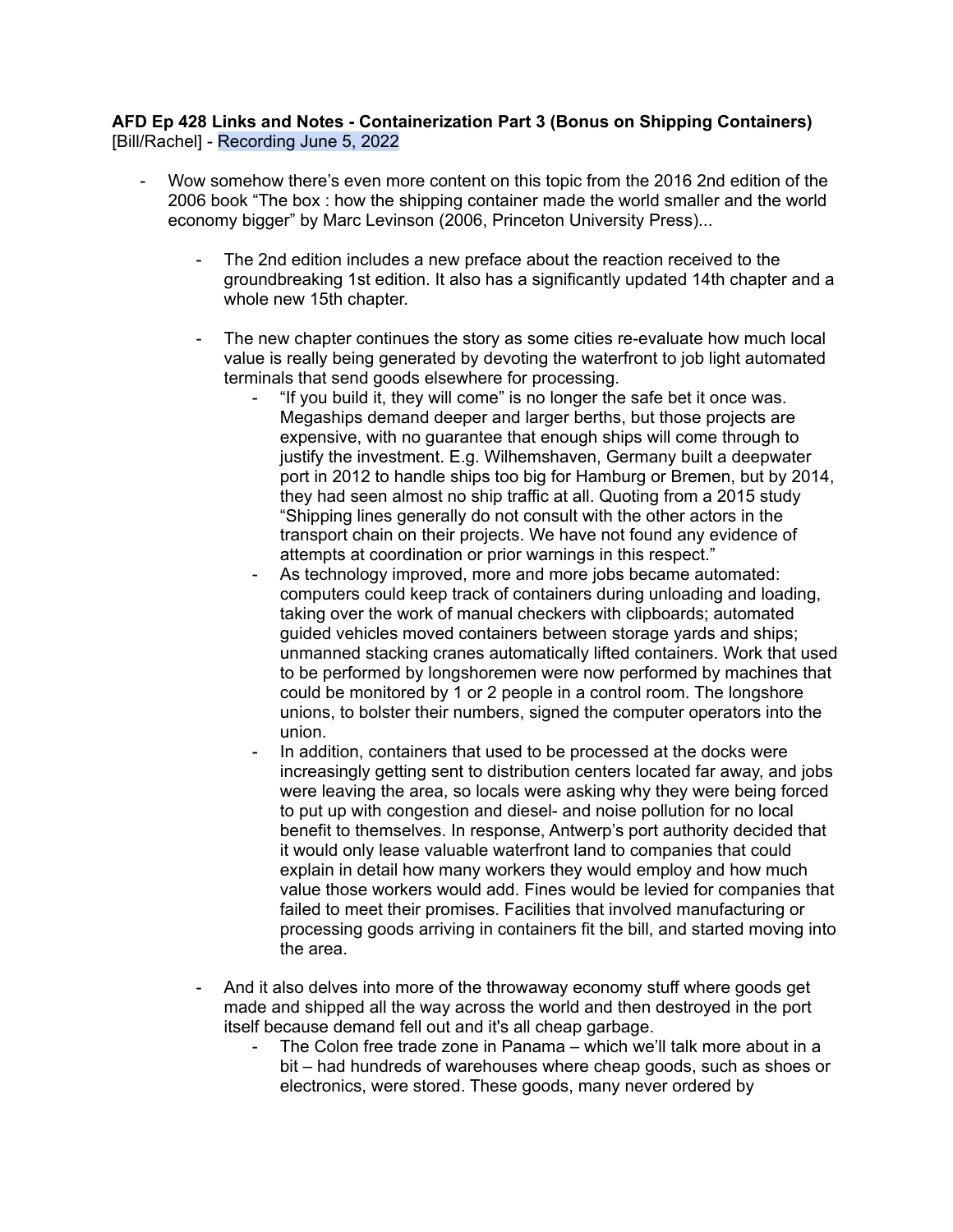wholesalers or retailers, would eventually be destroyed after months in the warehouse.

- Also he touches on the evolution of trade policy in the 80s with free trade zones (now often tax free zones) at certain ports anticipating the later free trade deals and that these were actually partly an incentives program to encourage warehouses and their jobs to remain at the waterfront instead of building them inland in some other community at the expense of coastal jobs.
	- Dubai built a man-made harbor in the village of Jebel Ali in the late 1970s for a containerport; it was the largest man-made harbor in the world. In 1985, Dubai created a free trade zone where shippers could bring merchandise into the country, store it tax-free in warehouses near the port, then ship it onward. This was to capitalize on Saudi Arabia's oil wealth. Jebel Ali, and Dubai as a whole, became the trade hub of the Persian Gulf, and later the financial hub of the region.
	- China, starting in the late 1970s with expansions in the 1980s and 90s, created Special Economic Zones along the Coast. These Zones are granted more free-market economic policies compared to the planned economy throughout the rest of the country. These Zones are able to offer attractive business deals to foreign firms, such as tax incentives and reduced regulations. These zones have allowed China to become an export powerhouse, and many of the world's largest container ports, handling millions of containers annually, are located in these Special Economic Zones.
- The new sections of the book are mostly not US related. That being said, there were two points he mentioned abroad that stood out to us for their US connections.
	- Dubai Ports World he talks a lot about in terms of Dubai's rise to prominence as a container trans-shipping hub between the Indian Ocean and the Mediterranean or Atlantic, even though it's extremely far out of the way to both of those.
	- But I also remember the Dubai Ports World controversy from February 2006 in the 2nd George W. Bush term. Dubai Ports World, the state-owned operator of the container port in Dubai and a multinational operator, tried to buy the British business that had significant leases of cranes and terminals at six major US ports (New York City, Newark, Baltimore, Miami, New Orleans, and Philadelphia). The Republican-led Congress, stoked by Democratic Senator Chuck Schumer of New York and a media firestorm, flipped out about the potential security risks, while President Bush championed the deal. Within a few weeks, DPW announced it would divest the US port leases as part of the acquisition of the British firm, although not to Vice President Dick Cheney's company Halliburton as initially reported. Before the scandal had concluded with the spinoff, it quickly emerged that the US Coast Guard had already advised against the deal as a security risk. Although the vast majority of US port operations were already foreign owned or foreign leased, even if generally not directly by a state-owned corporation, the security angle of the controversy helped to highlight the "black box" approach to the gigantic global trade in container shipments which are so numerous and so fast-moving that it is considered completely infeasible to perform any kind of meaningful or comprehensive security screening on their contents in any US ports or really just about any ports anywhere. However, it's a pretty valid question as to why this concern was substantially different with UAE state ownership vs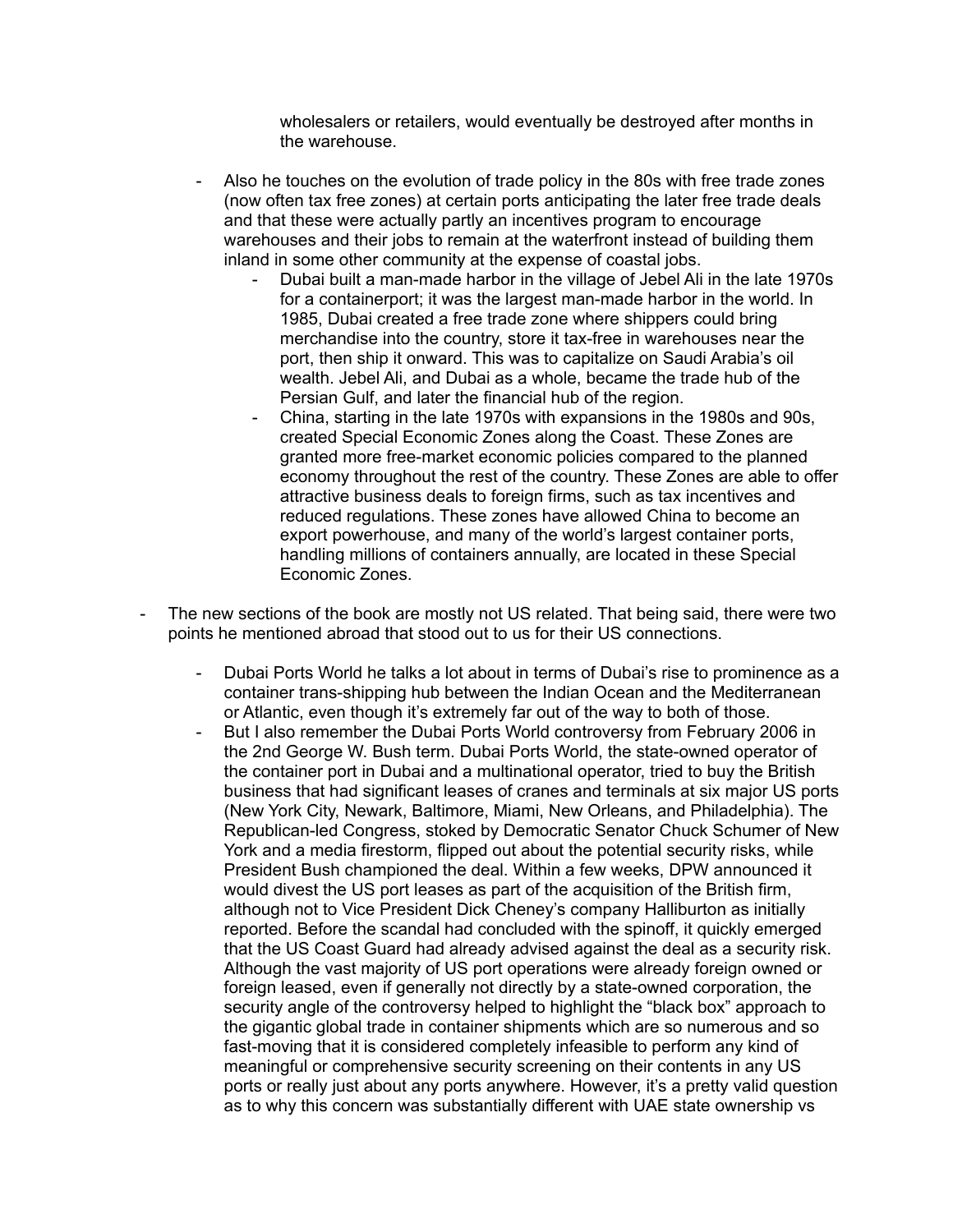any other ownership, foreign or domestic. Even with the least charitable view toward Emirati terrorism links, any terrorism related to insecurity of container shipping could probably be achieved with zero inside involvement by the port operator. Another thing that happened during the controversy: It almost immediately also came out that Bill Clinton had been a consultant to the Emiratis (in exchange for presidential library donations and more) on the potential deal and its regulatory problems before it came to public knowledge, and his wife (then-New York Senator) Hillary Clinton, who had vocally opposed the deal, [had](https://web.archive.org/web/20060313171317/http://msnbc.msn.com/id/11657573/) to claim she didn't know about his [consulting.](https://web.archive.org/web/20060313171317/http://msnbc.msn.com/id/11657573/) Politically, the clash between the Republican Congress and the Bush Administration seemed at the time to be another demonstration that his 2nd term was in free fall and spinning out of control in the post-Social Security debacle and post-Katrina disaster period before the 2006 midterms that Democrats eventually won. [https://en.wikipedia.org/wiki/Dubai\\_Ports\\_World\\_controversy](https://en.wikipedia.org/wiki/Dubai_Ports_World_controversy) [https://en.wikipedia.org/wiki/P%26O\\_\(company\)](https://en.wikipedia.org/wiki/P%26O_(company))

- The Panama-America story continues: And I noticed that the containerport mentioned at the Atlantic end of the Panama Canal Zone – Manzanillo International Terminal – was built on a repurposed abandoned WW2 US military base, further bolstering our arguments about the role of the American empire in this story. That old seaplane base, which succeeded a 1920 US fort, was handed over after the treaties under the Carter Administration in the late 1970s and was developed along with the nearby Colón Free Trade Zone as first a RORO (roll-on/roll-off) port and then a container terminal with two specific focuses: automotive shipments and transshipment, i.e. very little cargo was bound for Panama itself and instead was being re-sorted in Panama with other (mostly automotive) cargo going to the same destinations across Latin America. [https://en.wikipedia.org/wiki/Manzanillo\\_International\\_Terminal](https://en.wikipedia.org/wiki/Manzanillo_International_Terminal) The Colón Free Trade Zone, according to recent US government data, is the largest freeport in the Americas and the second largest in the world. It was established in 1946 and was always closely linked to the US presence in the 20th century as well as obviously developed-world tax haven activities notoriously highlighted in the Panama Papers leak of several years ago. [https://en.wikipedia.org/wiki/Col%C3%B3n\\_Free\\_Trade\\_Zone](https://en.wikipedia.org/wiki/Col%C3%B3n_Free_Trade_Zone) The Panama

Canal Railway, originally built in the 1850s, was refurbished in the late 1990s after decades of decline because a private American consortium decided to take on the cost of fixing it specifically to aid the rapidly growing operations of container shipping on either side of Panama, and that consortium was put together by one of the American providers of terminal cranes. Because the canal is slow and has a maximum capacity, in 2001 (also around the time that Manzanillo terminal was privatized too), the newly renovated railroad meant it would actually be 8 times faster to lift containers from a ship on one coast to a train, send it overland, and load it back on to a ship waiting on the other coast. The railroad has far less capacity than the canal but it does help add some capacity and always crucially add vital speed to certain shipments. <https://www.chicagotribune.com/news/ct-xpm-2001-10-07-0110070023-story.html> [https://en.wikipedia.org/wiki/Panama\\_Canal\\_Railway](https://en.wikipedia.org/wiki/Panama_Canal_Railway)

- Ok great so what else does the book not cover that we should?
	- Grace Blakeley's article last week (May 31, 2022) in Tribune Magazine <https://tribunemag.co.uk/2022/05/globalisation-shipping-global-trade> (She is a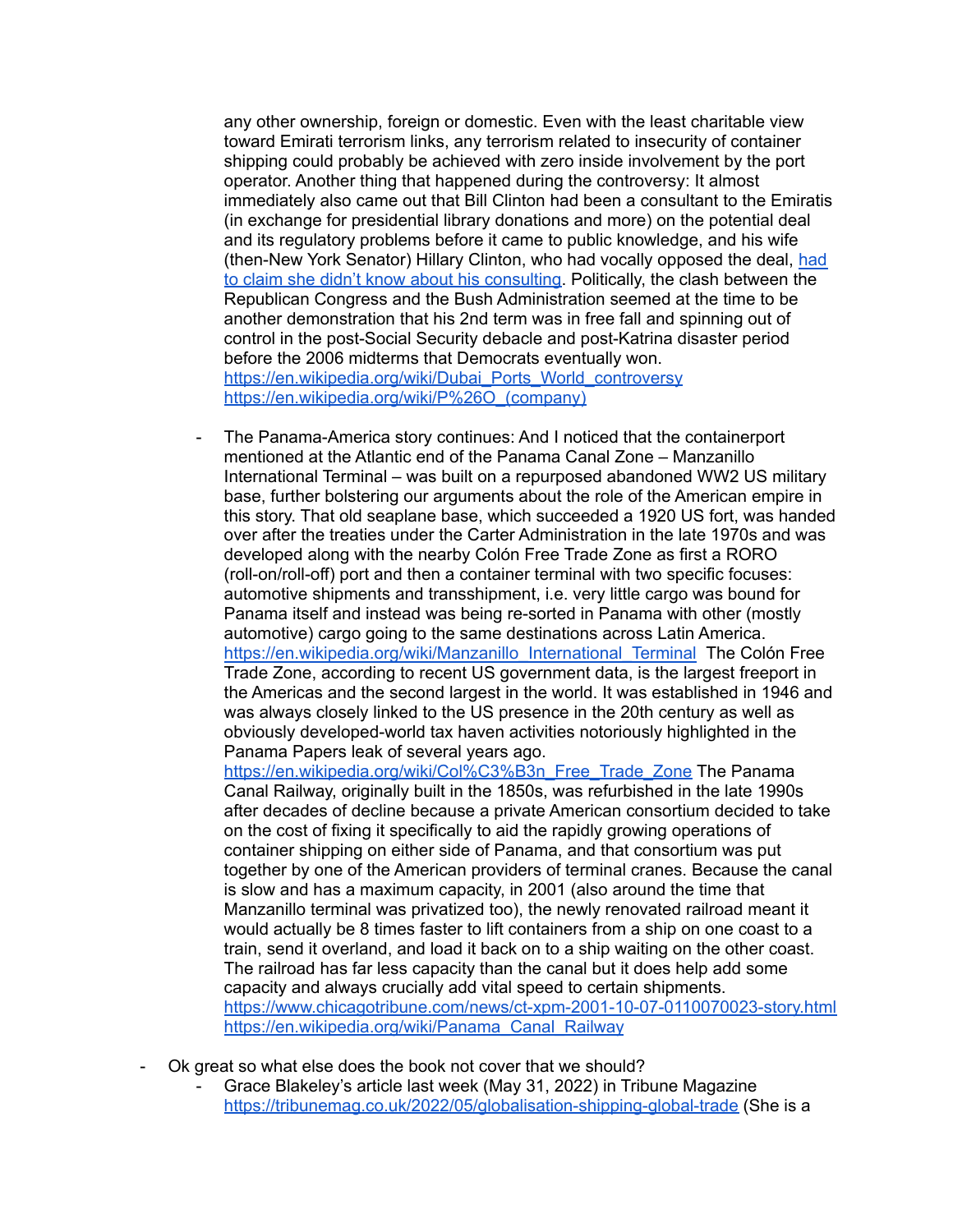young British Marxist economist whose writing and thinking we've discussed before on the show for its interesting insights on capitalism under the Third Industrial Revolution)

- The just in time economy that containerization made possible is extremely vulnerable to shocks to the shipping system. The Covid-19 pandemic is a huge ongoing shock, with additional shocks occurring simultaneously with the Ever Given Suez Canal blockage and the Ukraine-Russia conflict. *The Covid-19 pandemic provided a vivid demonstration of what a stagnant global economy looks like. The world economy contracted by 3.3 percent in 2020—the largest recorded contraction in global GDP since the Second World War. Much of this decline was driven by falling trade volumes, which fell farther and faster than at any point since 1945. While in some respects, Covid-19 united the world in a common cause, it had a profoundly deglobalising impact on the economy.*
- *- Covid-19 hit this system like a heart attack. First, factories in China shut down, meaning there were fewer goods to load onto the ships docked at ports. At the same time, ports in China and the US were hit by worker shortages, which made it harder to load and unload the cargo that was available. New orders also slowed down as uncertainty about the future of the global economy affected consumption and investment.*
- The turnaround time for a ship traveling from East Asia to the US has increased from 60 to 100 days. Backlogs at port cities has increased, further delaying the ships. At the height of the crisis, more than 100 ships were waiting off the coast of California. Many ships were diverted to the East Coast, but there are still huge lines. As of the publication date, 19 ships were waiting at LA-Long Beach; in mid-April, there were 18 ships waiting at Charleston, S.C. and 12 at Norfolk, VA. It's even worse in China, with a mind-boggling 344 ships waiting at Shanghai.
- All these delays have created a shortage of available ships and containers, sending shipping rates soaring. By late 2021, the cost of shipping to the West Coast of the US from East Asia rose 330% over just one year. *While the shipping companies were making millions, the costs were being passed on to consumers. Higher shipping rates translate into higher consumer prices, but not until many months later, so much of the inflation we're experiencing now is the result of those historic effects. The United Nations Conference on Trade and Development (UNCTAD) estimated that higher shipping rates during the Great Lockdown pushed up inflation by 1.5 percent.*
- *-* This crisis has also affected working conditions for crews of these containerships: *What's more, many boats were simply unable to dock because of Covid restrictions. This was a disaster for the already deeply exploited seafarers who made up the crew on these container ships. Many found themselves adrift, unable to see their families, and often without pay, for months on end.*

*The workers employed by these companies are paid poverty wages and denied basic rights. The ships sail under 'flags of convenience'—a form of regulatory arbitrage, which allows ships to register in jurisdictions with*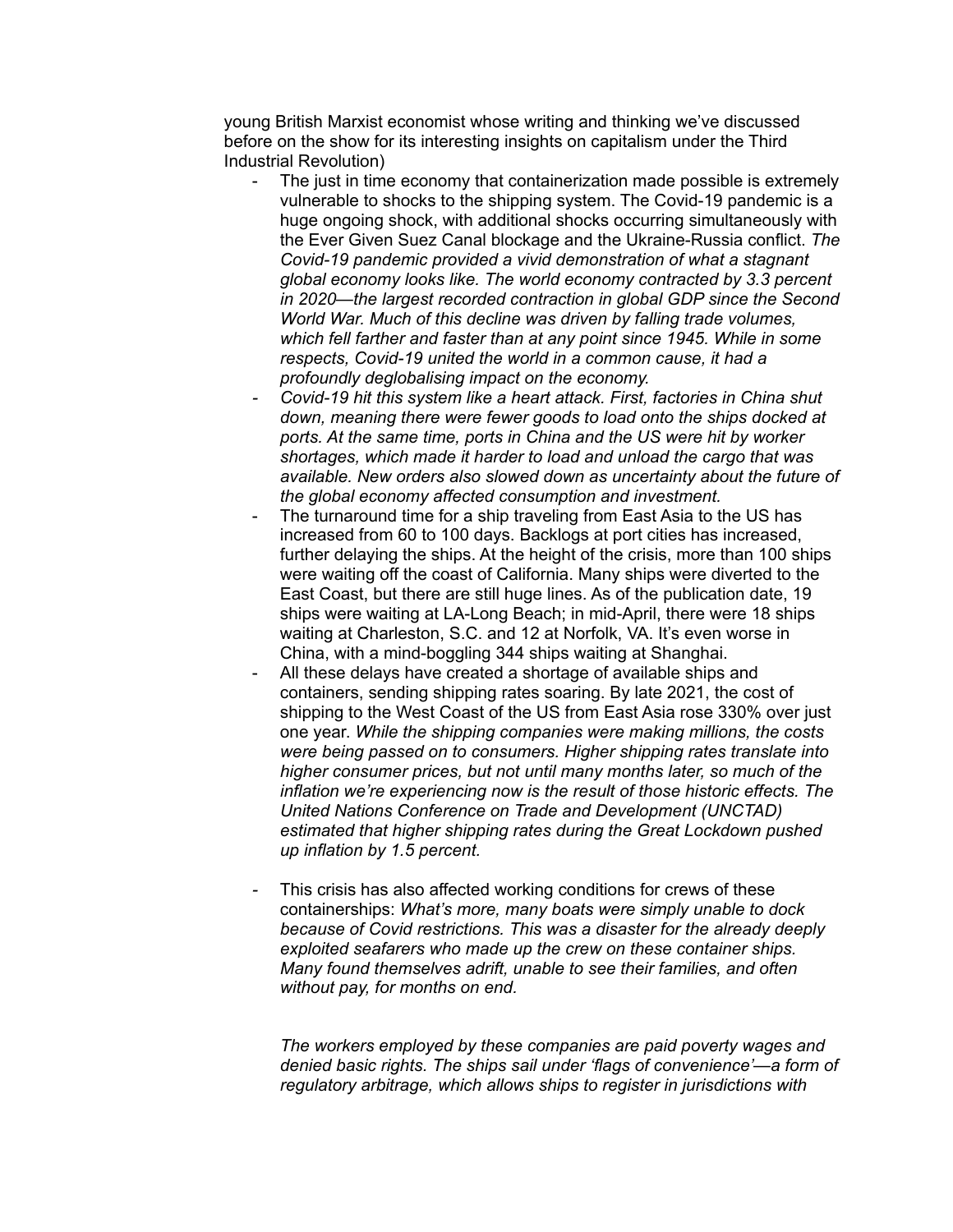*weak labour laws and low taxes to avoid basic obligations to their workers and society.*

*These massive profits and horrendous labour practices are hardly surprising given that the global shipping industry is one massive monopoly. Just ten companies—all based either in Asia or Europe—control eighty-five percent of global shipping capacity.*

- *- Then there's the war in Ukraine. The United Nations Conference on Trade and Development has conducted a simulation to assess the likely impact of the war on supply chains. Prior to the war, around 1.5 million containers were being shipped through Russia by rail. As the report notes, if those containers all end up being transported by sea 'this would mean a five percent to eight percent increase in an already congested trade route'.*
- *- UNCTAD notes that this disruption will likely lead to a further increase in shipping rates. Shipping tanker earnings in the affected region have already increased from around \$10,000 per day on 18 February to an astonishing \$170,000 per day on 25 February. Costs on these routes have only increased by around 400 percent, so most of this increase is accruing to shipping companies in the form of higher profits. It's also worth bearing in mind that nearly fifteen percent of the world's seafarers come from either Russia or Ukraine.*
- *- Ratings agency S&P wrote in April that it sees little chance of the 'log jam' in global shipping ending any time soon. Drewry, which releases a monthly report on the state of global shipping, noted in March that the war was having a significant impact on an already stressed market. And if it takes twelve to eighteen months for higher prices to be felt in consumer prices, then the inflationary cycle which the UK and wider Western economy is experiencing, is only likely to get worse.*
- That question we brought up before: What's the story of Soviet and Eastern Bloc containerization?
	- 1974-75: The Siberian Route The USSR decided to try to make a big play on the world markets by becoming a faster shipping route for Japanese goods to European markets by offering high-speed express freight rail service for containers across the Trans-Siberian line, with no import duties or tariffs but some (discounted) shipping rates for the rail service (paid in foreign currency that could be used for other key Soviet purchases on the world market), delivering containers 20 days faster than the 40-day sea route through the Indian Ocean. In January 1974, they opened a container terminal in Nakhodka Bay (recently renamed from Gulf of Amerika!) in Primorsky Krai on the coast of the Sea of Japan, around 85 km away from Vladivostok. And unlike Vladivostok, Nakhodka was the only year-round ice-free port on the Russian Pacific coast. (Unsurprisingly it remains a critical Russian port today.) The reason it had never developed as a major port prior to the second half of the 20th century is that onshore it lacked a lot of crucial natural resource supplies for outfitting, repairing, and restocking older ships and thus required significant capital investments and imports from other places to make it viable as a port, kind of like a remote Pacific island coaling station would.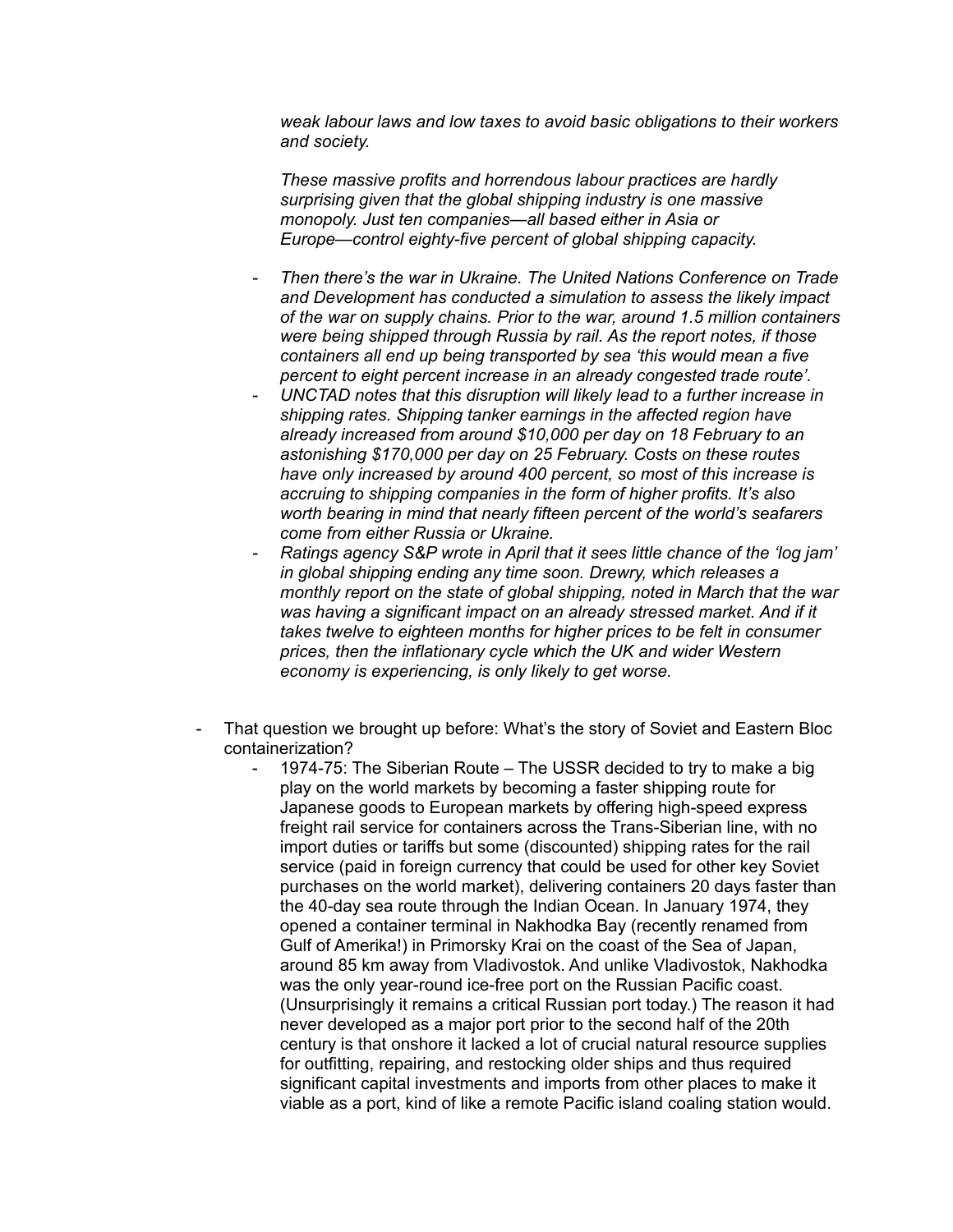The Soviets had made those investments for a quarter-century and grown a small fishing village to an industrial site and dockyard with 140,000 residents. Containerization always requires that kind of special capital buildout, but in a different way. So, building out this location for containers was the obvious choice, like in so many other new container ports around the world. Also not shocking from our prior discussions was that it was built at a coastal wetland at a river outflow, since not much else occupies those spaces previously and dredging the loose sediment is easy. Today millions of cubic meters of sediment have been dredged in the bay. The initial terminal at Nakhodka could only handle 1000 containers per day or 12-13 million tons of cargo per year – although this modest containerization alone immediately vaulted it to the second-largest port in the entire Soviet Union by annual volume. But also it wasn't a deepwater port … yet. A bunch of Japanese companies with access to cheap Japanese financing and quality Japanese equipment had begun planning to deal with the latter problem for the Soviets since 1970; they dredged and built a new deepwater terminal over the course of 1974 and 1975 across the bay from the newly opened smaller terminal. Their objective was to have a deepwater port, named Vostochny to distinguish it from the titular Nakhodka facility, able to process 30 million tons of freight annually. They started opening it piece by piece in the mid-1970s but weren't expecting the entire complex to be completed until the 1990s, even before delays kept hitting. The Soviet government had to build factories just to churn out pre-fabricated components for housing apartments for the Soviet workers dredging and building the new terminal facilities across the bay, and they had to offer above-standard wages to incentivize workers to move there for the project. At the same time, the Soviets also built non-container commodity export facilities for raw materials from the Russian Far East (including coking coal to Japan as part of the construction deal), shipped out via the same bay. And Americans were brought in to work on setting up certain nearby industrial facilities and American computers to run the loading and unloading process. (The Times pointed out that this wouldn't have been permitted in Vladivostok for security reasons due to the Soviet naval base, which gave Nakhodka another new advantage as relations otherwise warmed a bit under Détente.) The City of Nakhodka established relations with the City of Oakland in April 1974 as well to bolster the potential flow of traffic in both directions from the two rising container port cities.

[https://www.nytimes.com/1974/01/15/archives/soviet-opens-a-big-contain](https://www.nytimes.com/1974/01/15/archives/soviet-opens-a-big-container-terminal-container-setup-opened-in.html) [er-terminal-container-setup-opened-in.html](https://www.nytimes.com/1974/01/15/archives/soviet-opens-a-big-container-terminal-container-setup-opened-in.html)

<https://en.wikipedia.org/wiki/Nakhodka>

[https://en.wikipedia.org/wiki/Nakhodka\\_Bay](https://en.wikipedia.org/wiki/Nakhodka_Bay)

[https://ru.wikipedia.org/wiki/%D0%9D%D0%B0%D1%85%D0%BE%D0%](https://ru.wikipedia.org/wiki/%D0%9D%D0%B0%D1%85%D0%BE%D0%B4%D0%BA%D0%B0_(%D0%B7%D0%B0%D0%BB%D0%B8%D0%B2)) [B4%D0%BA%D0%B0\\_\(%D0%B7%D0%B0%D0%BB%D0%B8%D0%B2\)](https://ru.wikipedia.org/wiki/%D0%9D%D0%B0%D1%85%D0%BE%D0%B4%D0%BA%D0%B0_(%D0%B7%D0%B0%D0%BB%D0%B8%D0%B2)) [https://www.nytimes.com/1975/11/11/archives/soviet-building-port-in-far-e](https://www.nytimes.com/1975/11/11/archives/soviet-building-port-in-far-east.html) [ast.html](https://www.nytimes.com/1975/11/11/archives/soviet-building-port-in-far-east.html) [https://en.wikipedia.org/wiki/Vostochny\\_Port](https://en.wikipedia.org/wiki/Vostochny_Port) [https://www.upi.com/Archives/1981/08/03/New-Soviet-Pacific-ports-compl](https://www.upi.com/Archives/1981/08/03/New-Soviet-Pacific-ports-completion-lagging/3381365659200/) [etion-lagging/3381365659200/](https://www.upi.com/Archives/1981/08/03/New-Soviet-Pacific-ports-completion-lagging/3381365659200/)

The Soviets did also hope to promote a polar shipping route with icebreakers to container traffic but there wasn't much enthusiasm for that apparently. (That's mentioned in the first Times article.)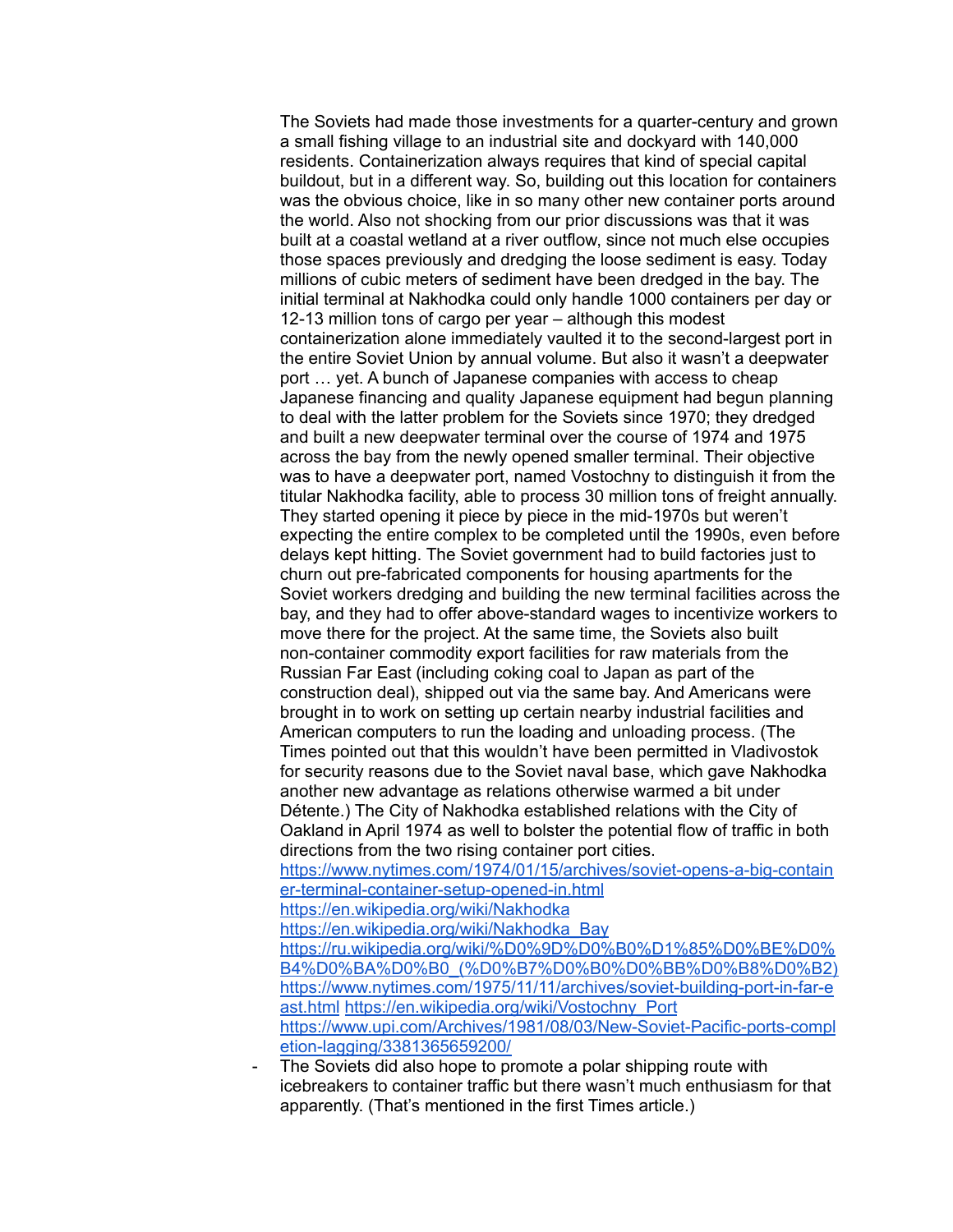- The Times articles don't really get into the obvious point that container terminals needed to be built on the other side of the Soviet Union in order to match all this new capacity on the Pacific side if pass-through traffic was going to become a big thing. These construction projects might not have been as interesting or noteworthy as the new facilities on the Pacific side, however, because there was already more traditional cargo capacity there. The next article does eventually mention some specific details on those western ports but that's not what we'll be focusing on.
- July 1984 Geographical Review article on Soviet containerization 10 years later: "Containerization and the Trans-Siberian Land Bridge" by Victor L. Mote in Geographical Review Vol. 74, No. 3 (Jul., 1984), pp. 304-314 (11 pages) <https://www.jstor.org/stable/214941>
	- These Pacific container port terminal facilities built in the early to mid-1970s to link Japanese exports to European markets quickly came to be used by exporters in South Korea, Hong Kong, Singapore, Thailand, and to a lesser extent Australia and New Zealand. A narrow majority was still from Japan alone in 1981.
	- The Soviet government / Communist Party leadership had a totally different perspective on containerization from the very beginning in the 1950s. Because they did not have to listen to labor-union objections, they could freely pick and choose any dockside innovations in cargo transportation practices without all the weird and superfluous rules and agreements facing the Americans and the other Westerners. They also were uninterested in protecting jobs in specific occupations because they had such a shortage of labor in total that they wanted to free up as much manpower through capital investments in mechanization and automation as possible and redirect it into other jobs. Containers and pallets, according to the calculations of Soviet planners, could allow them to shift more than a thousand workers per million tons of cargo shipped in either of those new methods into other tasks. Boosting productivity per worker in the face of declining demographics but ever-growing economic needs was the order of the day when the 1970s arrived, as opposed to trying to "make work" for surplus workers. Soviet planners were well aware that transportation work and warehouse work at the start of the 1970s was still incredibly reliant on underproductive, labor-intensive manual labor and desperately needed to be mechanized. As in the United States, where railroads were struggling to rationalize and computerize their freight operations, freight often sat around in yards for no good reason waiting for a worker to be able to get it connected to the correct train bound for the correct destination in any kind of a timely manner. Even by the time of the 1984 article, Soviet planners were estimating that their modernizations of the transportation sector might allow 400,000 more workers by the end of the 1980s to be re-tasked even as cargo volumes were dramatically increasing thanks to the new container methods and volumes flowing through the country.
	- A map of the so-called Trans-Siberian Land Bridge shows Moscow serving as a convenient interior redistribution hub so that container rail traffic from the Pacific could zip across to three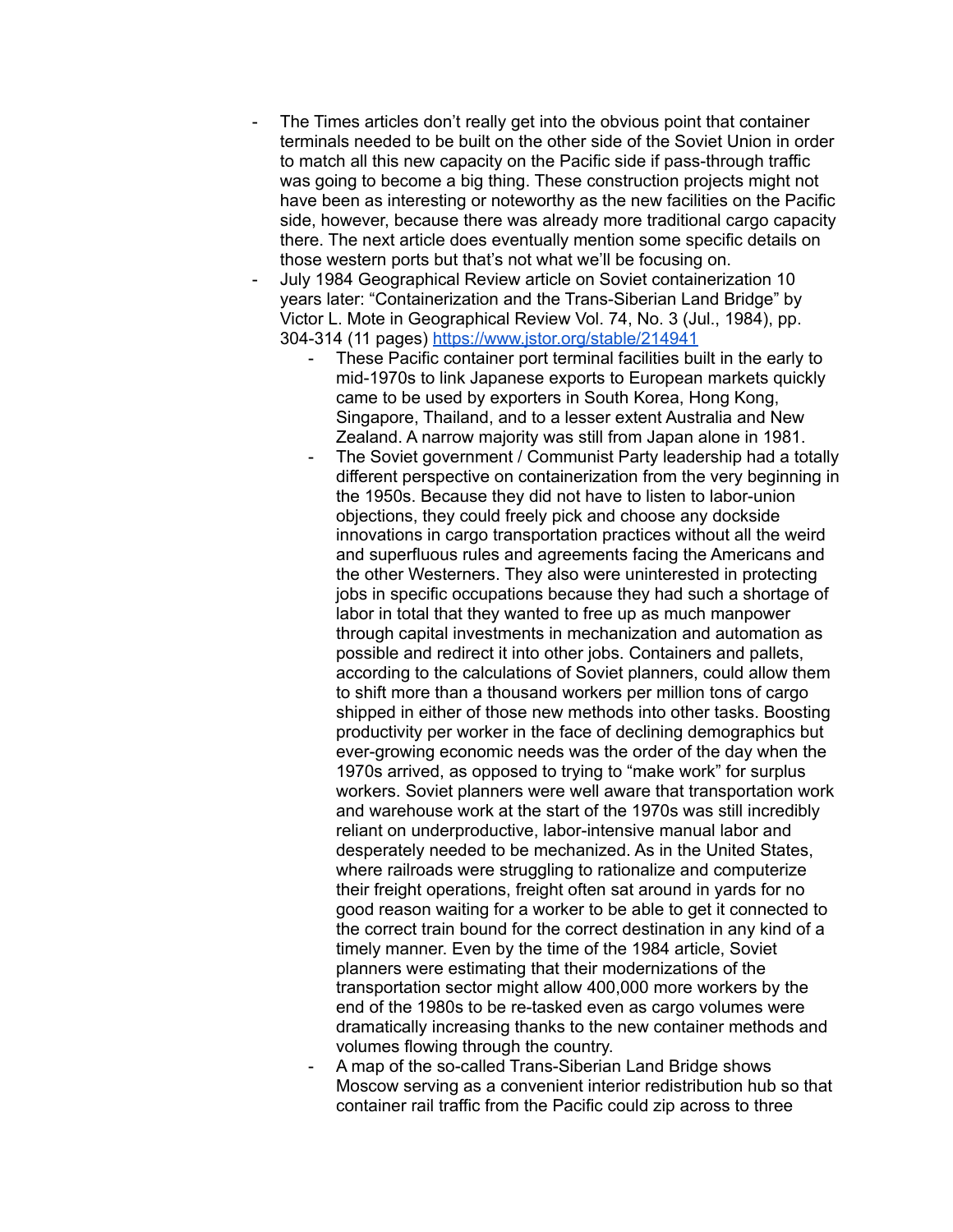major Soviet Baltic ports (including at least one with a rail ferry), several Eastern Bloc land border interchanges, or several major Black Sea ports. There were also earlier junctions deeper in the interior to split off toward Central Asia and Iran. The more than 8,000-mile journey across the Soviet Union was significantly shorter than the 13,000-mile Suez route, 14,000-mile Panama route, or the 17,000-mile South Africa route. It was originally conceived of in 1967 as a win-win for the Soviet government and for Japanese or European companies frustrated by the oceanic shipping cartels. Still, the experimental container shipping across Siberia, which began in 1971 several years before the first proper port terminal actually opened, was coming just so much later than all the American experiments since 1956 that we discussed in part 1.

By 1980, the Soviet-owned or leased container fleet (which doesn't count foreign fleets docking in Soviet ports) included 31 container ships and 31 roll-on/roll-off ships. By comparison, all combined American fleets had 95 container ships and 23 ro-ro ships. To help keep rapidly building capacity, Soviet planners requested 120 new or retrofitted merchant marine ships, 200 river crafts including barges, 50,000 container-capable rail flat cars, thousands of container-capable trucks, and many thousands of land facilities and railyards for container handling or intermodal transfers. But as in the United States, it was not always easy to get the shippers to change their practices in order to ship their goods by container. The Soviets also seem to have still been oriented toward using containers for finished products, especially high-value ones, as opposed to intermediate unfinished goods and base components that could be assembled later, but this was also partially a reflection of the differences in pricing for transportation of expensive goods vs cheap goods, since containerization and special Soviet rail shipping rates for that gave the most immediate advantages to high-value goods. That being said, trans-shipment of intermediate goods did also prove to be a good business for the Soviets: "The plan was successful in attracting shipments of industrial products like electrical goods, chemicals, automobile parts, and high-quality machinery."

- As of 1979, 10% of all East Asia to Europe container traffic was going via the Soviet Siberian overland route instead of by sea, and in the other direction from Europe to East Asia that figure was 5%. With Japanese trade specifically, the shares were much higher. Rail freight rates across the Soviet Union were still discounted for the pass-through container traffic, often undercutting sea route rates by anywhere from 10% to even 50%. Even with these discounts, the Soviet state and its corporations were managing to generate per-container profits easily, even when having to ship back empty containers much of the time.
- In one especially early warning sign for the vulnerability of what was going to evolve into the Just In Time shipping model, internal problems in Iran in the early 1980s created such a massive backup of containers at border crossings that the entire rail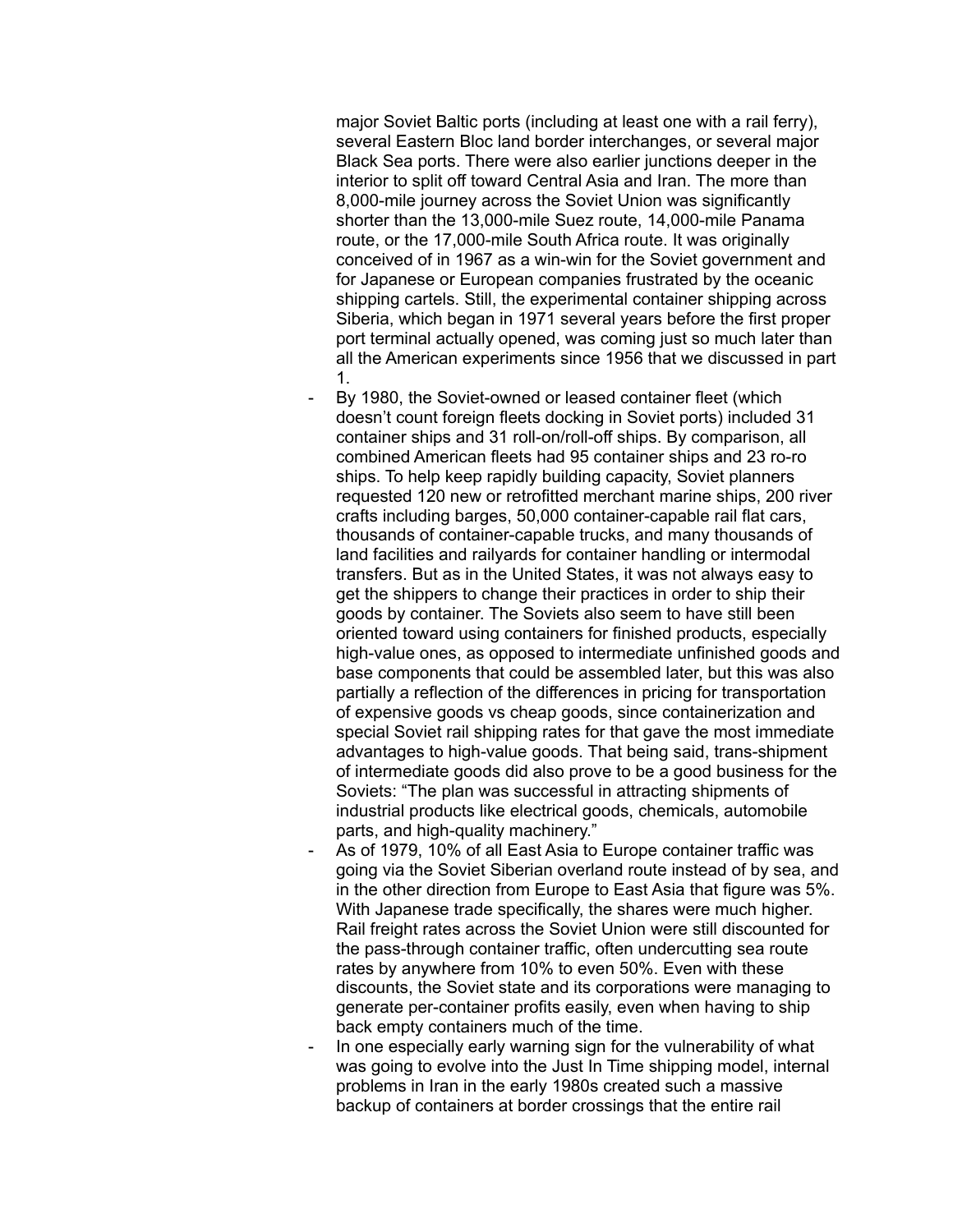network across the USSR backed up and the Pacific container ports suddenly couldn't offload boxes at the expected speed and projected trans-shipment travel times between Japan and Europe suddenly jumped from two weeks to three months, disastrously.

- The other thing really important to consider here is that the Soviet planners had become sort of fixated on the idea of express trans-shipment container service across the USSR sometimes at the expense of focusing on strengthening container service between and in or out of Soviet cities. At one point the author says that in the decade leading up to 1984, "domestic demand" (I think for container shipping) was only 40% met. The fairly extreme centralization of long-distance transportation infrastructure buildout in the Soviet Union, which was more a function of disinterested Russian Imperial policies and then stretched Soviet capital resources compared to the excessive American over-building of redundant rail and highway infrastructure, meant that the Soviet Union arrived at the container era with very constricted arterial capacity across its hinterlands and its heartlands and was probably going to need a lot more rail trackage to effectively serve significant new volumes of traffic. I think this calls to mind the point from the Levinson book that most planners and economists everywhere kept thinking of it initially as a process and technological innovation at the margins, as opposed to the thing that was going to vastly increase total volumes of commerce.
- One final point the journal article from 1984 touches on is a significant point of contrast with the American experience: Container delays in temporary storage and container theft or tampering, as well as tracking bureaucracy, were all much more prevalent in the Soviet Union, whereas the United States tended to experience those with pre-container breakbulk cargo instead.
- Another source of information on Eastern Bloc containerization is a now-declassified intelligence report from the CIA in 1973 on the somewhat late adoption of containerization in the Soviet sphere. [https://www.cia.gov/readingroom/docs/DOC\\_0000309577.pdf](https://www.cia.gov/readingroom/docs/DOC_0000309577.pdf) One way in which containers were expected to slightly improve trade and military strategy inside the Warsaw Pact was that containers could be moved much faster than other freight transportation modes between rail cars of different track gauges, which was a persistent problem between the wide-gauge Soviet Union and its standard-gauge Central European communist satellites. It still meant delays but nowhere near as long. Romania and Poland for example are standard but the USSR's member republics like Ukraine and Lithuania were not. The CIA overall was not especially impressed about the Soviet Union's planned investments into containerization pointing out how small its financial earmarks for this were set to be compared to American capital investments and pointing out how little capacity was set to be added relative to the American facilities and boxes and ships already on line. The lack of a domestic highway system comparable to the American highway system in the USSR (or also Poland for that matter) limited the true potential explosion of container traffic within the interior as opposed to along rail arteries across from one end to